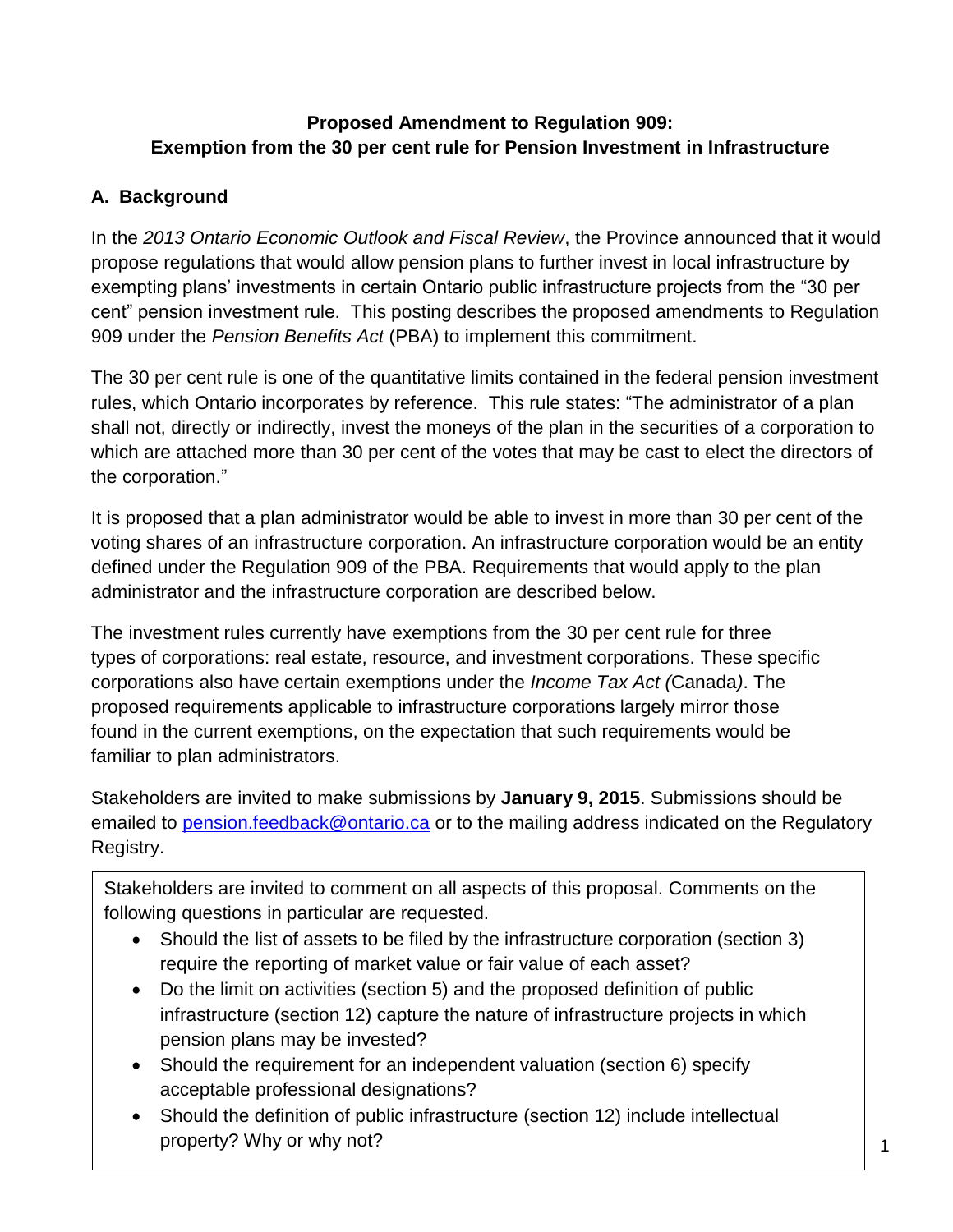## **B. Proposed Regulation**

### **1. Exemption for an Infrastructure Corporation**

The restriction set out in subsection 11 (1) of Schedule III of the federal investment regulations would not apply to an investment in an infrastructure corporation that meets the requirements below.

#### **2. Administrator to File Undertaking by the Infrastructure Corporation**

The administrator of a plan would not be permitted to invest, directly or indirectly, the moneys of the plan in the securities of an infrastructure corporation to which are attached more than 30 per cent of the votes that may be cast to elect the directors of the corporation, unless the administrator obtains and deposits with the Superintendent an undertaking by the corporation that, while those securities are held, the corporation will comply with all the requirements described below.

### **3. Filing by the Corporation**

The infrastructure corporation would be required to file with the Superintendent, at such intervals or times as the Superintendent directs:

- copies of its annual financial statements;
- copies of its audited financial statements for each fiscal year;
- a list of its officers, directors and shareholders,
- a certificate stating that the corporation is complying with its undertaking ;and,
- a list clearly identifying the assets of the corporation and fair value of each asset.
	- $\circ$  The list of assets shall not include any asset, other than investments in infrastructure or in the securities of other infrastructure corporations, that is not authorized under the Ontario PBA.
	- $\circ$  The list of assets shall value any securities that are included in the assets of the corporation at a value not exceeding the fair value.

### **4. Regulator Permitted to Visit and Examine**

The infrastructure corporation would be required to permit the Superintendent or an authorized member of the Superintendent's staff to visit its head office and to examine its books and records.

### **5. Limit on Activities**

The infrastructure corporation would be required to limit its activities to acquiring, constructing, holding, developing, maintaining, improving, managing, operating, leasing, or disposing of public infrastructure.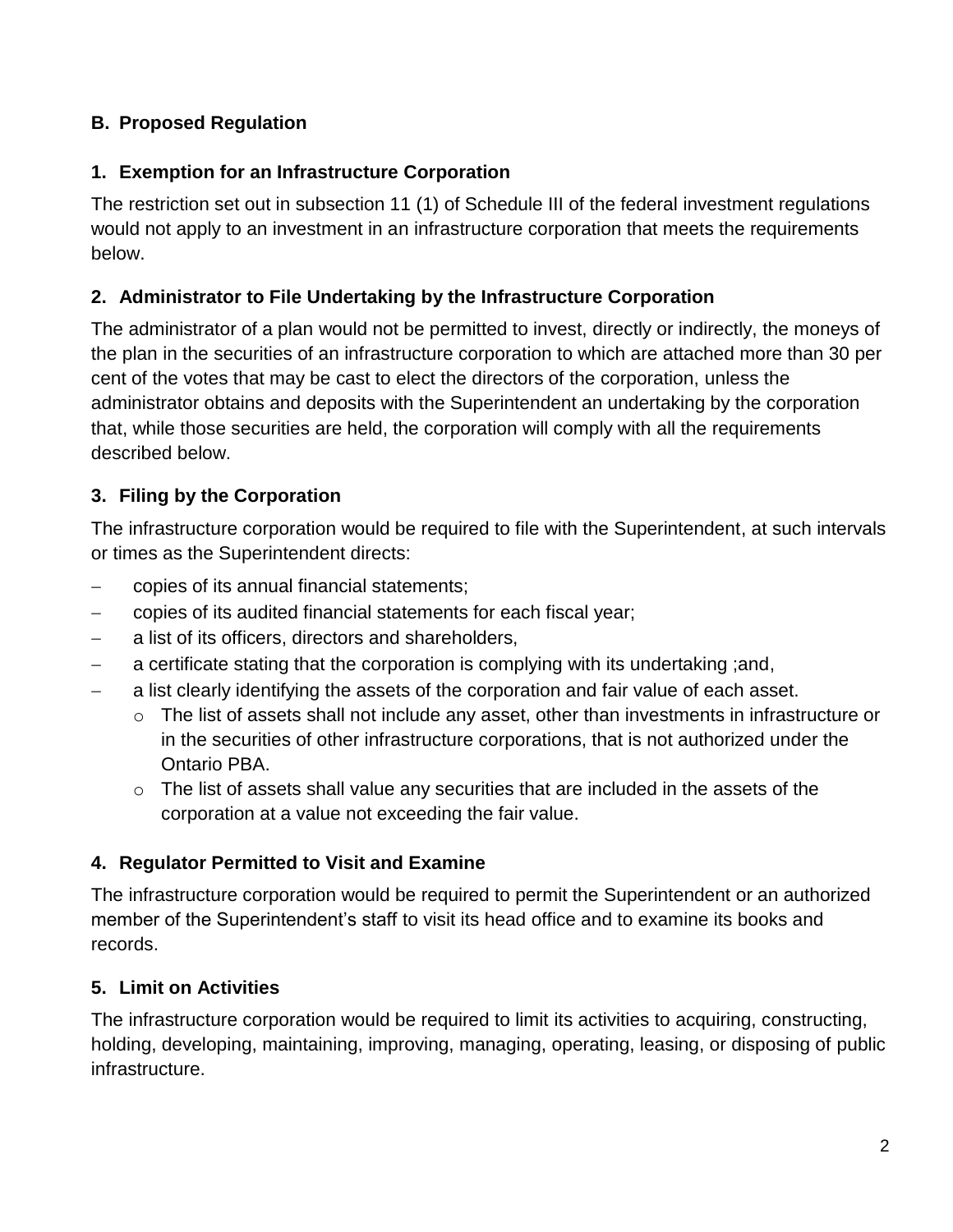## **6. Independent Valuation at Request of the Regulator**

The infrastructure corporation would be required to procure, at the request of the Superintendent and at its own expense, an independent valuation of any assets owned by it or on its behalf.

# **7. Related Parties**

The infrastructure corporation would not be permitted to lend any of its assets to, or invest any of its moneys in, a related party of the plan.

# **8. Investment Restriction**

The infrastructure corporation would be required to restrict its investments and loans, other than investments in infrastructure or in the securities of other infrastructure corporations, to those authorized under the PBA*.*

## **9. Investments in another Infrastructure Corporation**

The infrastructure corporation would not be permitted to invest, or hold an investment, in securities of any other infrastructure corporation to which are attached more than 30 per cent of the votes that may be cast to elect the directors of that corporation, unless the corporation first obtains and deposits with the Superintendent an undertaking by the other corporation not to invest, or hold an investment, in the securities of any other infrastructure corporation.

# **10.Financial statements by the Plan**

Any financial statement filed by the plan shall value the common shares of the infrastructure corporation held by, or on behalf of, the plan at a value not greater than the amount obtained by multiplying

(a) an amount equal to the total assets of the corporation less the sum of its total liabilities and its preferred capital stock, by

(b) the number of common shares of the corporation held by, or on behalf of, the plan divided by the total number of the issued and outstanding common shares of the corporation.

# **11.Borrowing by the Infrastructure Corporation**

The infrastructure corporation would be permitted to borrow money solely for the purpose of earning current or future income from infrastructure or an interest in infrastructure.

# **12.Public Infrastructure**

Public infrastructure, to which activities of infrastructure corporations would be limited, would be defined as: the physical structures and associated facilities by or through which a public service is provided in Ontario, including (but not limited to) those in the following areas:

public transit,